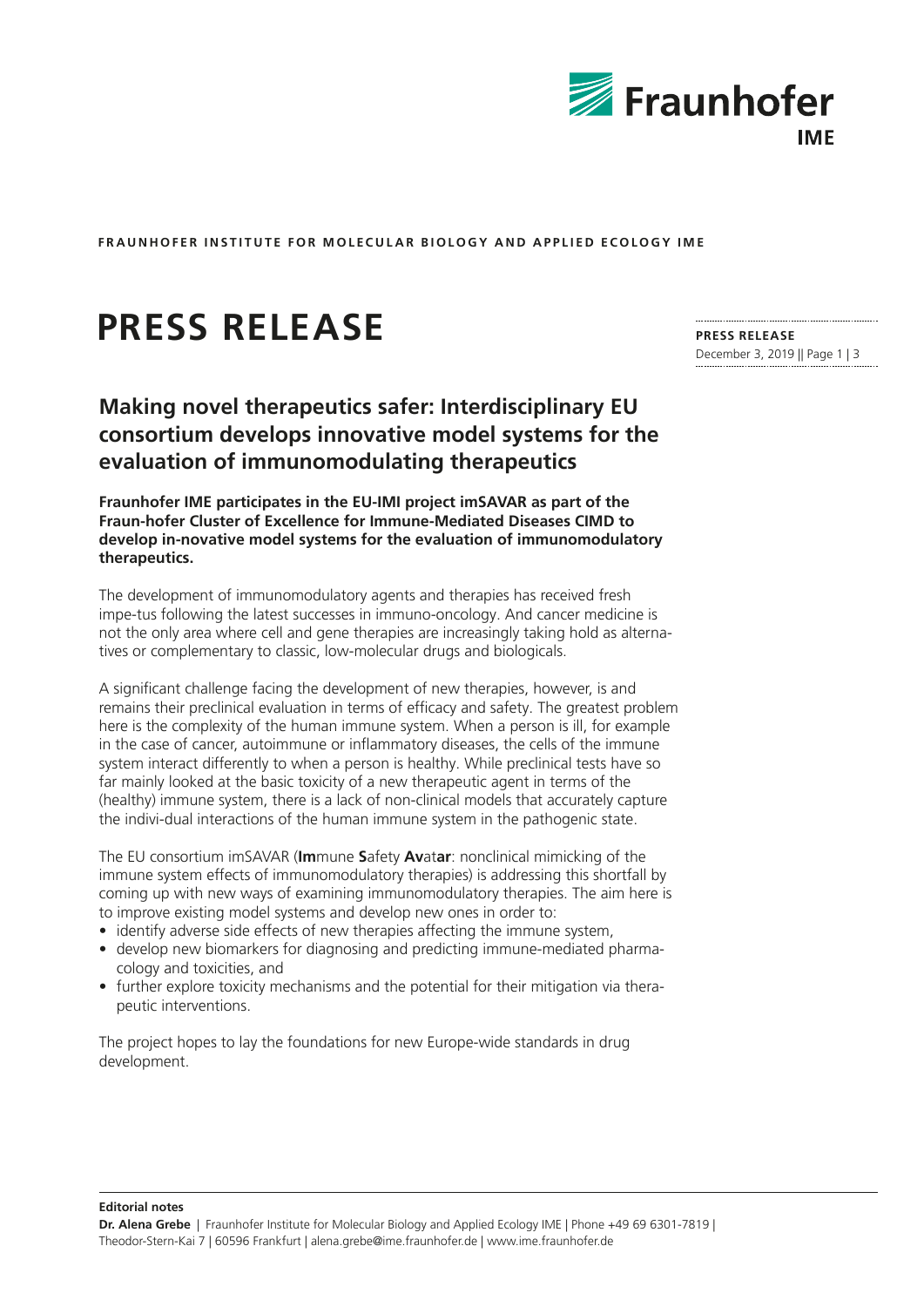

## **FRAUNHOFER INSTITUTE FOR MOLECULAR BIOLOGY AND APPLIED ECOLOGY IME**

The interdisciplinary imSAVAR consortium is made up of 28 international partners from 11 nations and is being coordinated by the Fraunhofer Institute for Cell Therapy and Immunology (Leipzig, Germany) and Novartis. Partners include university and nonuniversity research facilities, pharmaceutical and biotechnology companies, as well as regulatory authorities.

Fraunhofer IME is involved in three work packages and will focus in particular on predic-ting and evaluating adverse effects caused by novel immunotherapies specifically developed for oncological and inflammatory diseases. This involves optimizing and develo-ping respective models (in vitro, in vivo) and biomarkers that take into account the high-ly complex modes of action typical of immunotherapies. The Fraunhofer Cluster of Excellence for Immune-Mediated Diseases CIMD with its core institutes IME, ITEM and IZI successfully applied for funding of this procect. CIMD inves-tigates novel therapy and diagnosis options in the field of immune-mediated diseases.

This project receives funding from the Innovative Medicines Initiative 2 Joint Undertaking under grant agreement No 853988. This Joint Undertaking receives support from the European Union's Horizon 2020 research and innovation programme and EFPIA.

Further information on the project will be available from February 2020 on the website www.imsavar.eu.

## **imSAVAR project consortium:**

BioSci Consulting, Belgium bluebird bio, Inc. United States Boehringer Ingelheim, United States Covance, United Kingdom Dynamic42 GmbH, Germany F. Hoffmann-La Roche Ltd, Switzerland Fraunhofer Institute for Cell Therapy and Immunology IZI, Germany Fraunhofer Institute for Interfacial Engineering and Biotechnology IGB, Germany Fraunhofer Institute for Toxicology and Experimental Medicine ITEM, Germany Fraunhofer Institute for Material and Beam Technology IWS, Germany Fraunhofer Institute for Molecular Biology and Applied Ecology IME, Germany Hannover Medical School (MHH), Germany IT for Translational Medicine S.A. (ITTM), Luxembourg Jena University hospital, Germany JDRF, United States Leiden University, The Netherlands Leipzig University, Germany Lund University, Sweden Merck KGaA, Germany Merck Sharp & Dohme Corp., United States Novartis AG, Switzerland

**PRESS RELEASE**  December 3, 2019 || Page 2 | 3